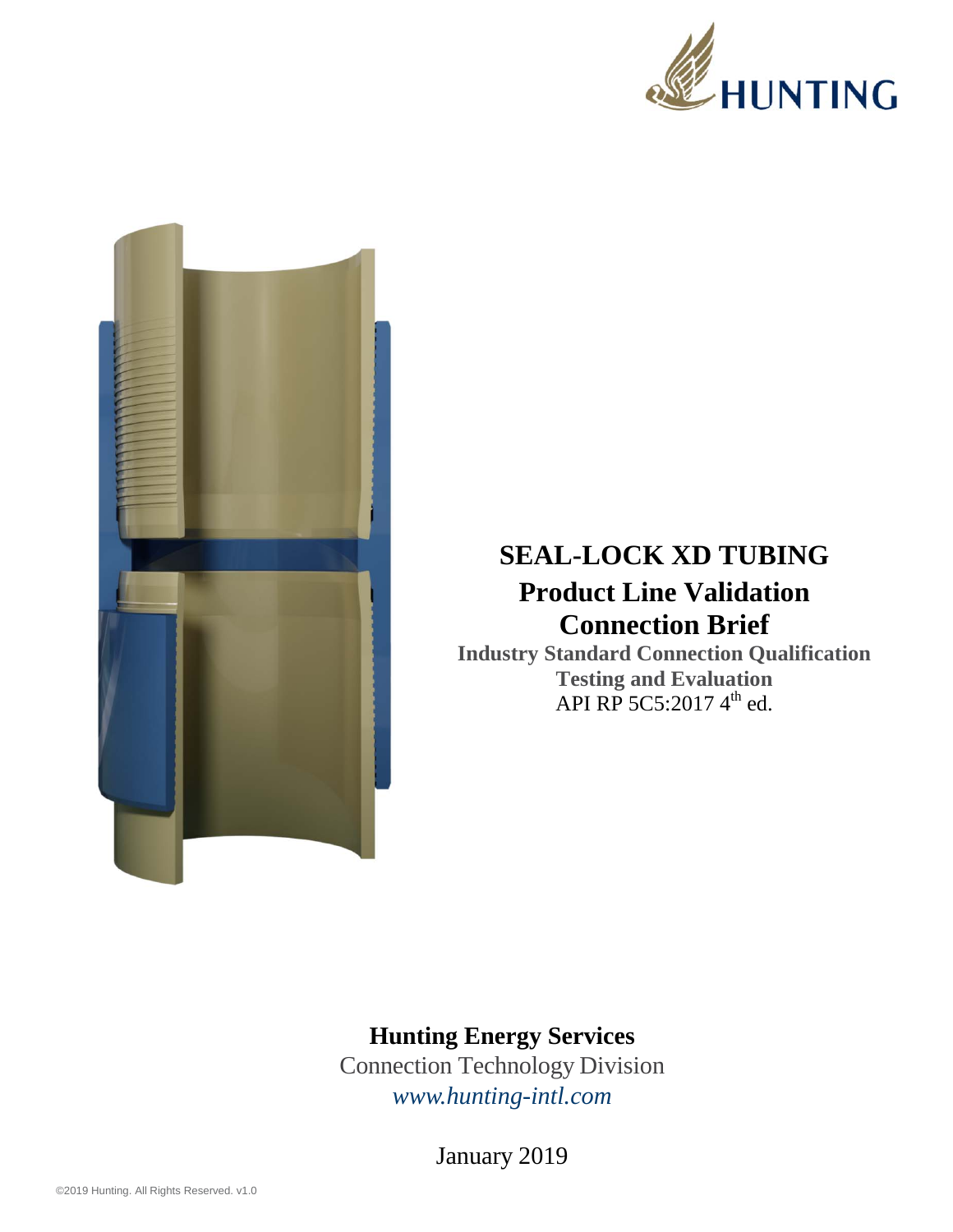

The evaluation of connection performance is a vital part of a reliable tubing well design for the oil and natural gas industry. Tubing connections are subject to loads that include internal pressure, external pressure, axial tension, axial compression, bending, torsion, transverse forces, and temperature change. The magnitude and combination of these loads will result in various pipe body and connection failure modes.

SEAL‐LOCK XD is a threaded and coupled premium connection designed to provide internal and external pressure integrity under extreme loads. SLXD utilizes a negative load‐flank thread form, advanced connection geometry, and a metal‐to‐metal seal to provide performance ratings that equal or exceed pipe body ratings in tension, compression, internal and external pressure. SLXD is designed and tested for HPHT wells and critical service applications.

Experimental testing and analytical evaluation of these loads are essential to validating a connection performance envelope. Hunting Energy Service Connection Technology Division has standardized on API RP 5C5 Fourth Edition, January 2017 for the experimental testing and validation of tubing connection performance.

As experimental testing in accordance with API RP 5C5 is costly and time consuming, product line validation and extrapolation/interpolation of connection designs fully tested have significant benefits. API recognizes that fullscale physical testing on every diameter, mass, and grade within a product line is not practical and not necessary to define connection performance. Hunting Energy Service Connection Technology Division has established guidelines for product line validation through the interpolation and extrapolation of completed full scale physical connection testing compliant with API RP 5C5 Annex F. Refer to the HES "Premium Connection Product Line Validation and Extrapolation Connection Brief" for an example of these guidelines.

The foundation for the SEAL‐LOCK XD product line validation is centered on the full scale API RP 5C5 4ed: 2017 CAL IV Qualification testing of 3.500 12.70 P110 and 4.500 15.10 P110 connections. Information regarding the qualification testing can be found in the HES "3.500 12.70 lb/ft (.375 wt) P110 SEAL-LOCK XD" and the "4.500" 15.10 lb/ft (.337 wt) P110 SEAL‐LOCK XD" Connection Briefs. Refer to the Qualified Connection Performance envelopes depicted below. Additional Finite Element Analysis was completed on the Extrapolated sizes and subsequent interchangeable weights to confirm that the galling tendency, sealing performance and structural integrity of were similar to the full‐scale tested connections.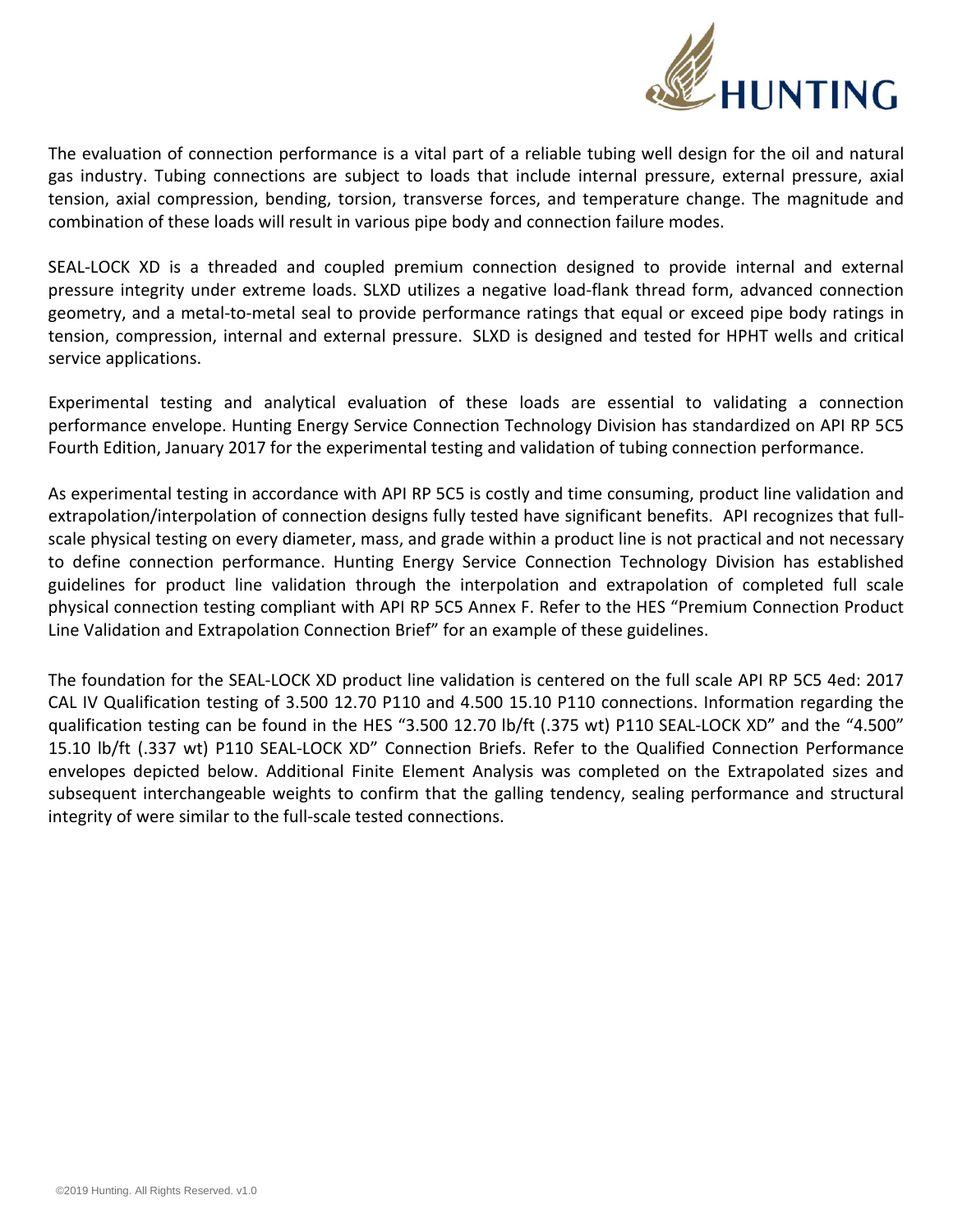







**4.500 15.10 (.337) SEAL-LOCK XD Performance Envelope**